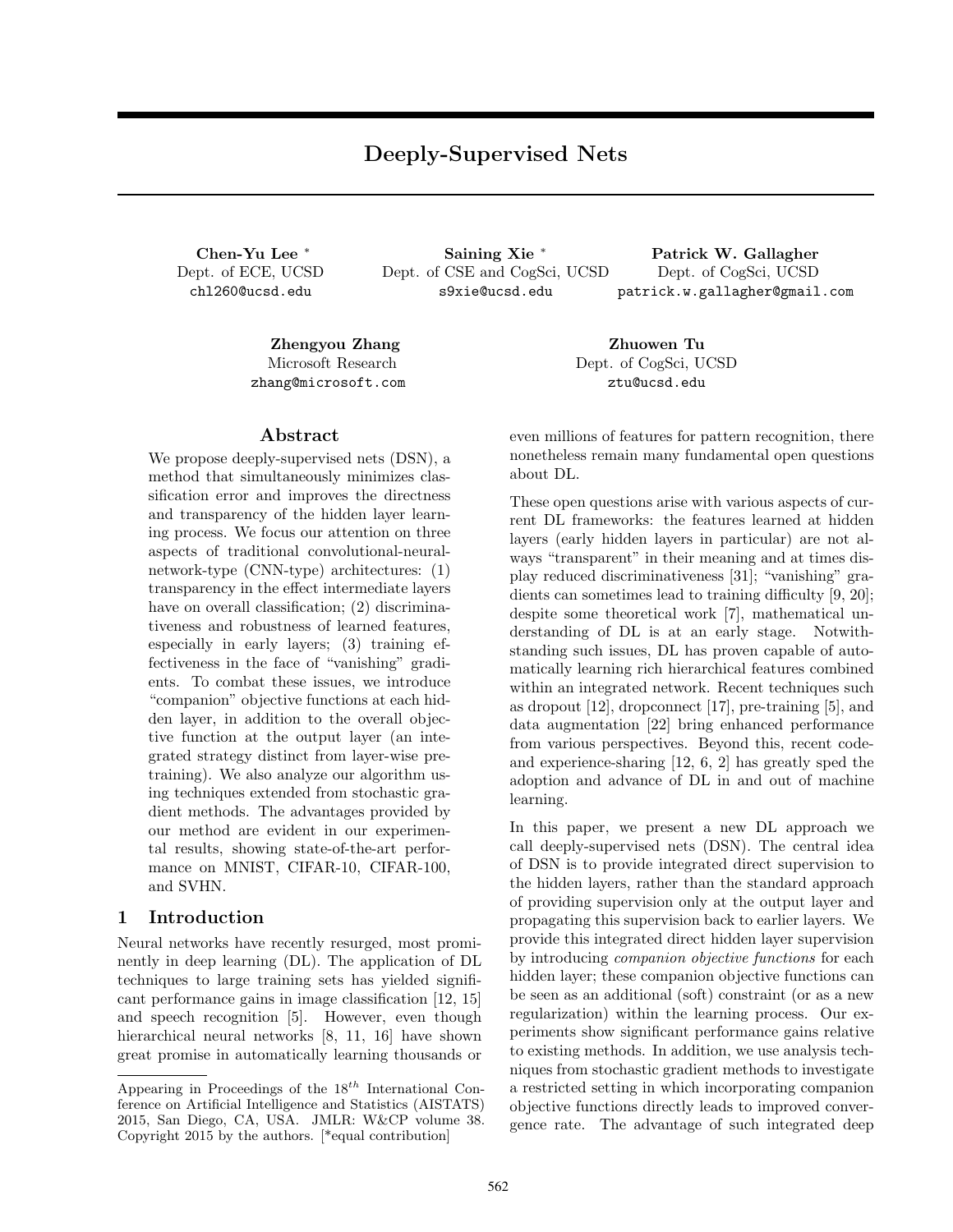supervision is evident: (1) **for small training data and relatively shallower networks**, deep supervision functions as a strong "regularization" for classification accuracy and learned features; (2) **for large training data and deeper networks** deep supervision makes it convenient to exploit the significant performance gains that extremely deep networks can bring by improving otherwise problematic convergence behavior.

The major characteristic of DSN is its integrated formulation of deep supervision via companion objectives, which in the simplest case are of a form nearly identical to the objective function at the output layer, as shown in Eq. (4). This integrated formulation of deep supervision by means of companion objectives immediately sets us apart from all previous approaches. In effect, we perform network optimization incorporating companion objectives as a proxy for hidden layer feature quality. The combined learning in our integrated formulation stands in contrast to previous research in which greedy layer-wise pre-training was performed separately as either initialization or fine-tuning, a strategy that resulted in overfitting [1].

There are a few other relevant examples: in [26], they introduce an additional term only at the output layer (to use the discriminative label information to assist with learning the generative model), in strong distinction to our approach of deep supervision in a supervised learning setting; in [30] semi-supervised learning is carried out by way of an embedding and no supervised labels are involved, in contrast to our supervised approach; the emphasis of [23] is on providing the output classifier with features learned from the hidden layers — crucially, their technique does not target the training and regularization benefits of our DSN. We also note a parallel development bearing some similarity to DSN: GoogLeNet [28] uses supervision on 2 hidden layers in a 22-layer CNN, but the two approaches differ in focus, formulation, emphasis, and analysis. On the theoretical side, analysis of deep learning is still at an early stage of development; we mention [7] as a recent example. Finally, we mention [4]: this work reexpresses the original output layer classification problem in an equivalent decouple-able form. Their purpose is to apply a standard optimization technique to this decoupled equation; this approach is thus quite distinct from ours. In particular, this approach does not leverage any label information to achieve benefits such as regularization. Our experiments are primarily based on L2SVM objectives, previously used in DL by [29] for the output layer only; we also show that our approach of introducing companion objectives is not dependent on the use of L2SVM objectives — when using softmax we find similar performance improve-

ments. Our experiments show consistent improvement of DSN-L2SVM and DSN-Softmax over CNN-L2SVM and CNN-Softmax, respectively.

We use MNIST as the primary dataset in our experiments; in these MNIST experiments we build DSN on top of Theano [2]. For experiments on non-MNIST datasets we build DSN on top of NIN [18]. Our DSN framework achieves state-of-the-art results on each of the datasets investigated: MNIST, CIFAR-10, CIFAR-100, and SVHN. Finally, we note that our approach is independent of techniques such as averaging [22], dropconnect [17], and Maxout [10]; thus, we expect that combining DSN with these techniques might result in even greater classification error reduction.

## **2 Deeply-Supervised Nets**

Our approach is built using the infrastructure provided by existing supervised CNN-type frameworks [16, 6, 2]. We extend them by introducing a classifier, either SVM or Softmax, at hidden layers.

## **2.1 Motivation**

Our motivation for introducing classifiers at hidden layers comes from the following observation: in general, a discriminative classifier trained on highly discriminative features will display better performance than a discriminative classifier trained on less discriminative features. If the features in question are the hidden layer feature maps of a deep network, this observation means that the performance of a discriminative classifier trained using these hidden layer feature maps can serve as a proxy for the quality/discriminativeness of those hidden layer feature maps. We also expect this deep supervision to alleviate the common problem of "vanishing" gradients. One concern with direct pursuit of feature discriminativeness at all hidden layers is that this might interfere with the overall network performance; our experimental results indicate that this is not the case. Our additional deep feedback is brought in by associating a "companion" classification output with each hidden layer. We may think of this companion output as analogous to the final output that a truncated network would have produced. Backpropagation of error proceeds as usual, with the crucial difference that we backpropagate not only from the final layer but also from our local companion output. The empirical results suggest the following main properties of the companion objective: (1) it is a type of feature regularization (albeit an unusual one) — it leads to reduction in testing error, while not necessarily reducing the training error; (2) it results in improved convergence behavior, requiring much less manual tweaking (particularly for very deep networks).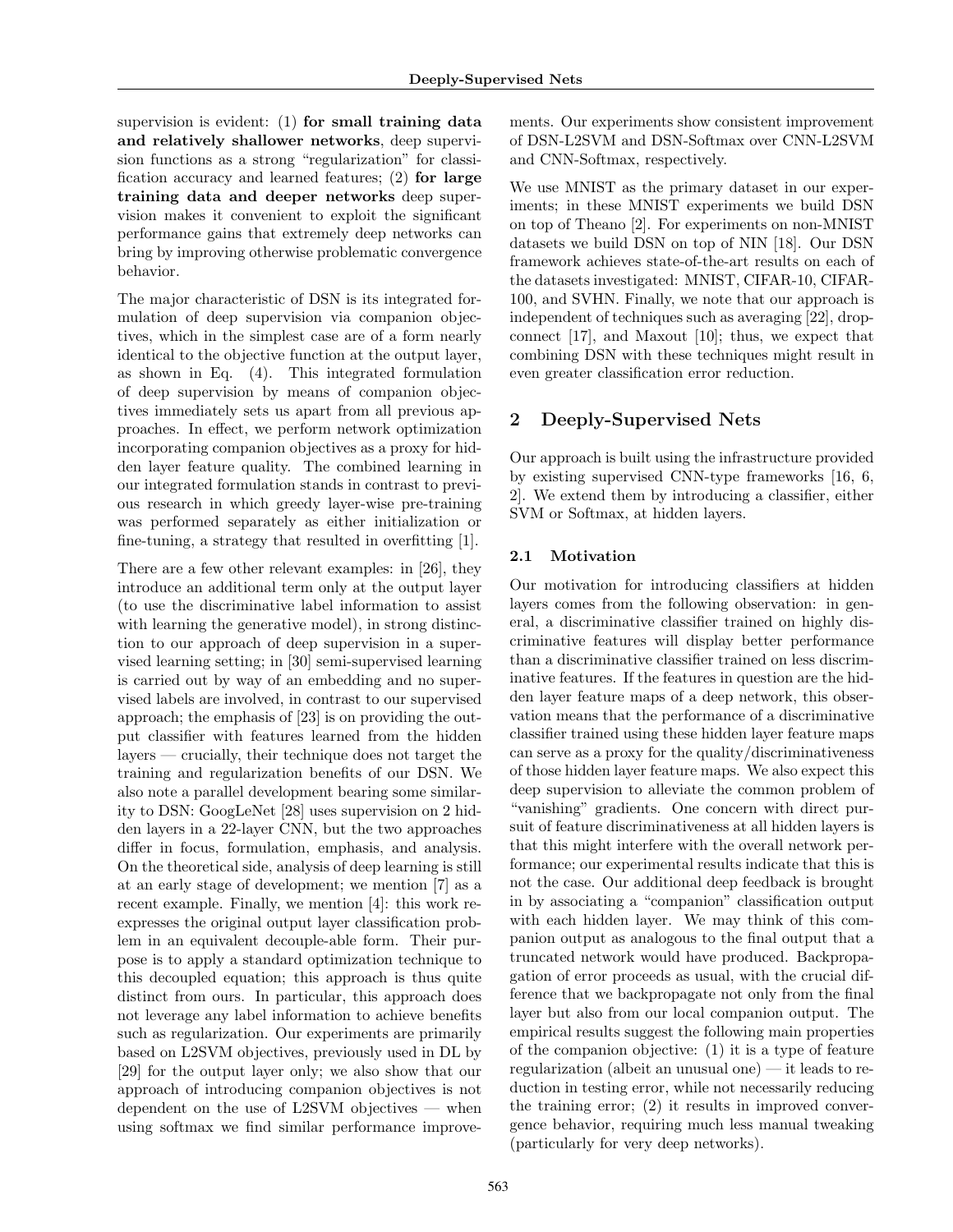#### **2.2 Formulation**

Here we focus on the supervised learning case. We denote our input training data set by  $S = \{(\mathbf{X}_i, y_i), i =$ 1 ...  $N$ <sup>}</sup>, where sample  $\mathbf{X}_i \in R^n$  denotes the raw input data and  $y_i \in \{1, \ldots, K\}$  denotes the corresponding ground truth label for sample **X***<sup>i</sup>* . We subsequently drop the subscript *i* for notational simplicity, since we consider each sample independently. The goal of deep neural networks, specifically convolutional neural networks (CNN) [16], is to learn layers of filters and weights for minimization of output layer classification error. In our present discussion, we absorb the bias term into the weight parameters and do not differentiate weights from filters. Furthermore, we denote a recursive function for each layer  $m = 1...M$  as

$$
\mathbf{Z}^{(m)} = f(\mathbf{Q}^{(m)}), \text{ and } \mathbf{Z}^{(0)} \equiv \mathbf{X}, \quad (1)
$$

$$
\mathbf{Q}^{(m)} = \mathbf{W}^{(m)} * \mathbf{Z}^{(m-1)},\tag{2}
$$

where *M* denotes the total number of layers,  $W^{(m)}$ ,  $m = 1...M$  are the filters/weights to be learned, **Z** (*m−*1) is the feature map produced at layer  $m-1$ ,  $\mathbf{Q}^{(m)}$  refers to the convolved/filtered responses on the previous feature map, and  $f(\cdot)$  is a pooling function on **Q**. Combining all layers of weights gives

$$
W = (W^{(1)}, \ldots, W^{(M)}).
$$

We next associate one classifier with each hidden layer<sup>1</sup>. We denote the corresponding weights by

$$
\mathbf{w} = (\mathbf{w}^{(1)}, \dots, \mathbf{w}^{(M-1)}),
$$

in addition to the W from the standard CNN framework. For ease of reference, we write the total objective function as

$$
F(\mathsf{W}) \equiv \mathcal{P}(\mathsf{W}) + \mathcal{Q}(\mathsf{W}),\tag{3}
$$

in which we have the output objective  $P(W) \equiv$ *∥***w**(*out*)*∥* <sup>2</sup> + *L*(W*,* **w**(*out*) ) and the summed companion  $\text{objective } \mathcal{Q}(\mathsf{W}) \equiv \sum_{m=1}^{M-1} \alpha_m [\|\mathbf{w}^{(m)}\|^2 + \ell(\mathsf{W}, \mathbf{w}^{(m)}) - \ell(\mathsf{W}, \mathbf{w}^{(m)})]$ *γ*]+. We denote the classifier weights for the output layer by  $\mathbf{w}^{(out)}$ . Our total combined objective function is then

$$
\| \mathbf{w}^{(out)}\|^2 + \mathcal{L}(\mathbf{W}, \mathbf{w}^{(out)}) + \sum_{m=1}^{M-1} \alpha_m [\| \mathbf{w}^{(m)}\|^2 + \ell(\mathbf{W}, \mathbf{w}^{(m)}) - \gamma]_+, \tag{4}
$$

where

$$
\mathcal{L}(\mathbf{W}, \mathbf{w}^{(out)}) = \sum_{y_k \neq y} [1 - \langle \mathbf{w}^{(out)}, \phi(\mathbf{Z}^{(M)}, y) - \phi(\mathbf{Z}^{(M)}, y_k) \rangle]_+^2
$$
\n
$$
(5)
$$

and

$$
\ell(\mathbf{W}, \mathbf{w}^{(m)}) = \sum_{y_k \neq y} [1 - \langle \mathbf{w}^{(m)}, \phi(\mathbf{Z}^{(m)}, y) - \phi(\mathbf{Z}^{(m)}, y_k) \rangle]_+^2 \quad (6)
$$

We train the DSN model using SGD. The gradient w.r.t W follows the conventional CNN-based model, plus the gradient that comes from the hidden layer direct supervision; we also use companion objective zero-ing, described in the following.

We refer to  $\mathcal{L}(W, \mathbf{w}^{(out)})$  as the *overall loss* (associated with the output layer) and to  $\ell(\mathsf{W}, \mathbf{w}^{(m)})$  as the *companion loss* (associated with the hidden layers); in the L2SVM setting these are both (squared) hinge losses of prediction errors. Intuitively, in addition to learning convolution kernels and weights, W (as in the standard CNN model [16]) we incorporate an additional objective at each hidden layer associated with good label prediction for that layer; this additional objective strongly favors features that are discriminative/sensible at each hidden layer. In Eq. (4), *∥***w**(*out*)*∥* <sup>2</sup> and *L*(W*,* **w**(*out*) ) are, respectively, the margin and the (squared) hinge loss of the classifier output layer; we omit the balance parameter *C* in front of the (squared) hinge loss for notational simplicity. In Eq. (5),  $\|\mathbf{w}^{(m)}\|^2$  and  $\ell(\mathsf{W}, \mathbf{w}^{(m)})$  are, respectively, the margin and the (squared) hinge loss of the hidden layer classifier.

Note that for each  $\ell(\mathsf{W}, \mathbf{w}^{(m)})$ , the  $\mathbf{w}^{(m)}$  directly depends on  $\mathbf{Z}^{(m)}$ , which is in turn dependent on  $W^1, \ldots, W^m$  up to the *mth* layer. Analogously,  $\mathcal{L}(\mathsf{W}, \mathbf{w}^{(out)})$  depends on  $\mathbf{w}^{(out)}$ , which is decided by the entire W. The second term in Eq. (4) often is sent to zero in the course of training; this means that the overall goal of producing good classification of the output layer is not fundamentally altered and the companion objective acts as a type of regularization or as a proxy for discriminative features. One method by which we pursue this companion objective zero-ing is by having  $\gamma$  as a threshold (a hyper parameter) in the second term of Eq. (4): once the companion objective of each hidden layer falls to  $\gamma$  (or below), it vanishes and no longer contributes to the gradient update in the learning process. The *m*th balance parameter  $\alpha_m$  represents a trade-off between the output objective and the corresponding companion objective. An alternative approach to companion objective zero-ing is to use of a simple decay function such as  $\alpha_m \times 0.1 \times (1 - t/N) \rightarrow \alpha_m$  to enforce that the second term vanish after a certain number of iterations, where *t* is the epoch step and *N* is the total number of epochs. We have obtained promising preliminary results from each of these two approaches; this issue remains to be more fully explored.

The main difference between Eq. (4) and previous research using layer-wise supervised training is that we perform the optimization together with a term serving as a proxy for the hidden layer feature quality. This integrated learning is in contrast to previous

<sup>1</sup>Our derivation is stated for L2SVM but we later show experimental results for both L2SVM and softmax. We also tested L1SVM, finding results that differed negligibly from those of L2SVM.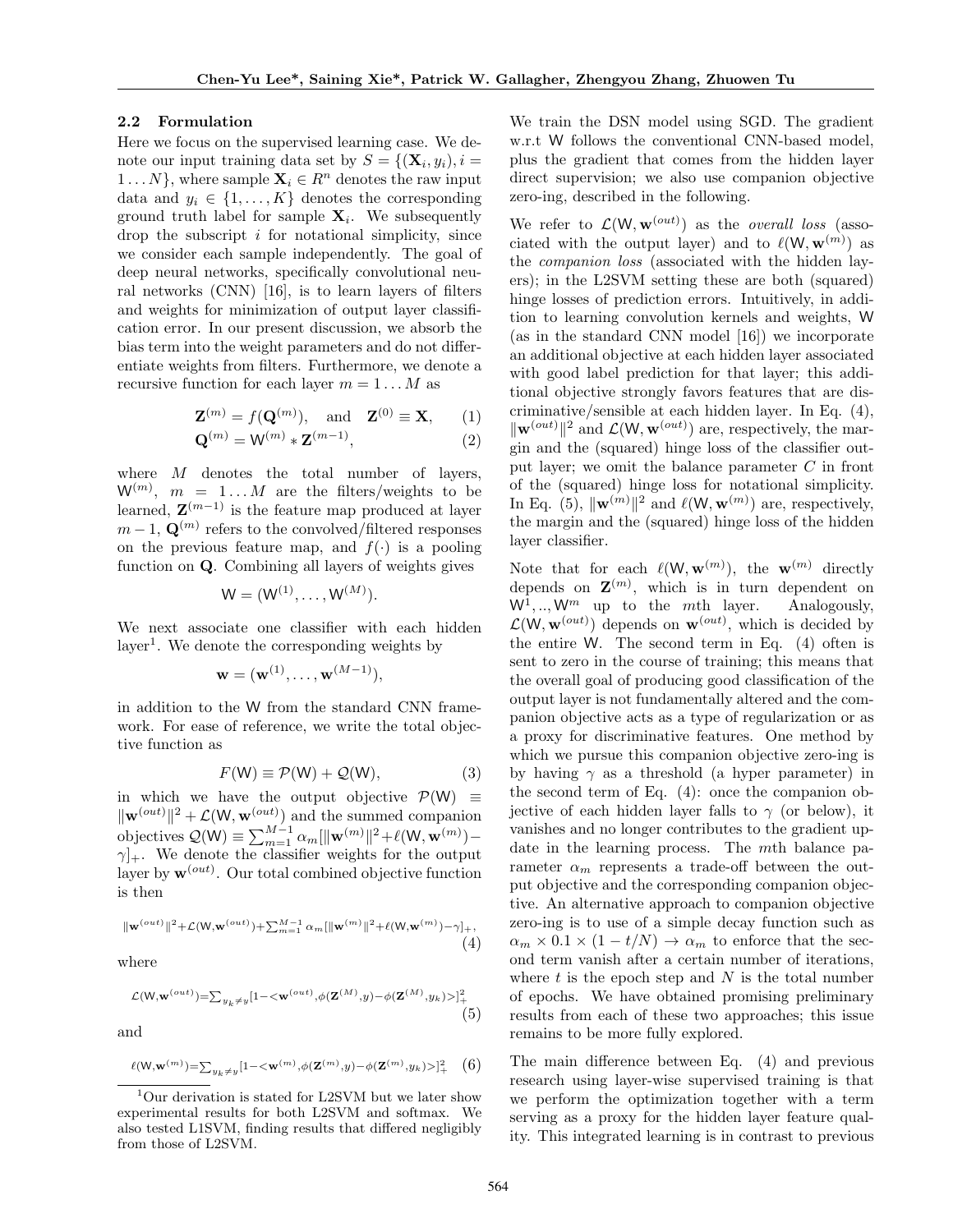

Figure 1: Network architecture for the proposed deeply-supervised nets (DSN). The total objective function *F*(W) *≡*  $P(W) + Q(W)$ , in which we have the output objective  $P(W) \equiv ||\mathbf{w}^{(out)}||^2 + \mathcal{L}(W, \mathbf{w}^{(out)})$  and the summed companion  $\text{objective } \mathcal{Q}(\mathsf{W}) \equiv \sum_{m=1}^{M-1} \alpha_m [\|\mathbf{w}^{(m)}\|^2 + \ell(\mathsf{W}, \mathbf{w}^{(m)}) - \gamma]_+.$ 

research in which greedy layer-wise pre-training was performed separately as either initialization or finetuning, a strategy that resulted in overfitting [1]. The state-of-the-art benchmark results show that the deep supervision approach does not display harmful levels of overfitting: as seen in Figure (2.c), while the training error for both CNN and DSN is eventually near zero, DSN shows lower test error and so demonstrates its advantage in generalization over standard CNN. This is a matter for further investigation, but the present results are very promising.

#### **2.3 Stochastic Gradient Descent View**

In addition to the present observation that learned features in CNN are not always intuitive or discriminative [31], broader discussion of deep neural network training difficulties has appeared in [9, 20]. As seen in Eq. (1) and (2), the change of the bottom layer weights gets propagated through many layers; this can lead to "vanishing" gradients [20]. Various techniques and parameter tuning tricks have been proposed to better train deep neural networks, such as pre-training. This difficulty in training partially raises some concerns about the DL frameworks. Here we provide analysis of our proposed formulation, in a hope to understand some aspects of its experimentally-observed advantage in effectiveness and efficiency over existing CNN-style approaches.

The objective function in deep neural networks is highly non-convex, a characteristic contributing to the current lack of a clear mathematical/statistical analysis of DL frameworks. A common approach is to sacrifice some realism for increased tractability, typically by restricting attention only to settings in which local convexity holds. Here we follow this example by supposing that our objective functions are locally *λ*- strongly convex and following analysis techniques from stochastic gradient descent [3].

The definition of *λ*-strong convexity is standard: A function  $F(W)$  is  $\lambda$ -strongly convex on a set W if *∀* W*,* W*′ ∈ W* and any subgradient **g** at W,

$$
F(W') \ge F(W) + \langle g, W' - W \rangle + \frac{\lambda}{2} ||W' - W||^2. (7)
$$

The Stochastic Gradient Descent (SGD) update rule at step *t* is  $W_{t+1} = \Pi_W(W_t - \eta_t \hat{\mathbf{g}})$ , where  $\eta_t = \Theta(1/t)$ refers to the step factor and  $\Pi_{\mathcal{W}}$  denotes projection onto the set  $W$ . Let  $W^*$  be the optimal solution, suppose that there are upper bounds for  $\mathbb{E}[\|\mathsf{W}_T - \mathsf{W}^*\|^2]$ and  $\mathbb{E}[F(\mathsf{W}_T) - F(\mathsf{W}^*)]$  in the strongly convex function setting [21], or for  $\mathbb{E}[F(\mathsf{W}_T) - F(\mathsf{W}^*)]$  in the convex function setting [24]. Here we make an attempt to understand the convergence of Eq. (3) w.r.t.  $\mathbb{E}[\|\mathsf{W}_T - \mathsf{W}^{\star}\|^2]$  keeping in mind the assumed characteristics roughly illustrated in Figure (1.b). In [19], a convergence rate is given for M-estimators with locally convex function with compositional loss and regularization terms.

**Definition** We denote by  $S_\gamma(F) = \{W \mid F(W) \leq \gamma\}$ the  $\gamma$ -sublevel set, stated here for the function  $F(W) \equiv$  $P(W) + Q(W)$ .

First we show that  $W \in S_\gamma(\mathcal{Q})$  implies that  $W \in$  $\mathcal{S}_{\gamma}(\mathcal{P})$ . That is:

**Lemma 1**  $\forall m, m' = 1...M − 1, and m' > m$  *if*  $\|\mathbf{w}^{(m)}\|^2 + \ell((\hat{W}^{(1)},..,\hat{W}^{(m)}),\mathbf{w}^{(m)}) \leq \gamma$  *then there ex-* $\hat{W}^{(1)},...,\hat{W}^{(m)},...,\hat{W}^{(m')})$  *such that*  $\|\mathbf{w}^{(m')}\|^2 +$  $\ell((\hat{\mathsf{W}}^{(1)},..,\hat{\mathsf{W}}^{(m)}..,\hat{\mathsf{W}}^{(m')}),\mathbf{w}^{(m')}) \leq \gamma.$ <sup>2</sup>

<sup>2</sup>Note that we drop the  $W^{(j)}$ ,  $j > m$  since the filters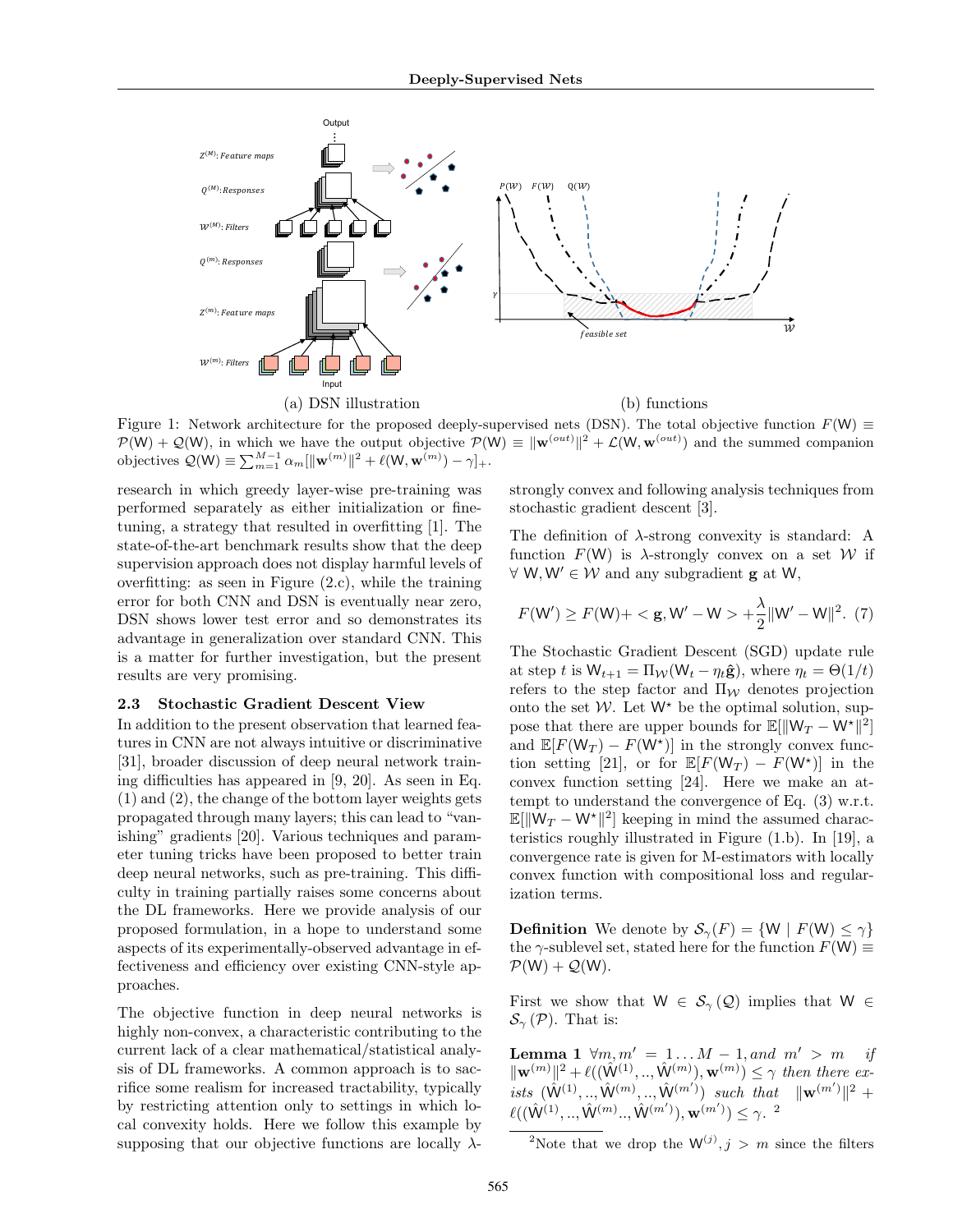**Proof** As we can see from an illustration of our network architecture shown in fig. (1.a), for all  $(\hat{W}^{(1)},..,\hat{W}^{(m)})$  such that  $\ell((\hat{W}^{(1)},..,\hat{W}^{(m)}),\mathbf{w}^{(m)}) \leq$  $\gamma$  there is a "trivial" way to achieve this performance at the output layer: for each layer  $j > m$  up to  $m'$ , we let  $\hat{\mathbf{W}}^{(j)} = \mathbf{I}$  and  $\mathbf{w}^{(j)} = \mathbf{w}^{(m)}$ , meaning that the filters will be identity matrices. This results in  $\ell((\hat{\mathbf{W}}^{(1)},...,\hat{\mathbf{W}}^{(m)}...,\hat{\mathbf{W}}^{(m')}), \mathbf{w}^{(m')}) \leq \gamma.$ 

**Remark** Lemma 1 shows that a good solution for  $Q(W)$  is also a good one for  $P(W)$ ; of course, the converse needs not be the case. That is: a W that makes  $P(W)$  small may not necessarily produce features for which the hidden layers will have a small *Q*(W). As mentioned previously, *Q*(W) can be viewed as a regularization term. If it happens that  $P(W)$  possesses an essentially flat area (relative to the training data) in the vicinity of some local optimum of interest and it is ultimately the test error that we really care about, we would be able to focus on the setting of W,  $W^*$ , that will make both  $\mathcal{Q}(W)$  and  $\mathcal{P}(W)$ small. Therefore, it is not unreasonable to assume that  $F(W) \equiv \mathcal{P}(W) + \mathcal{Q}(W)$  and  $\mathcal{P}(W)$  share the same optimal W*<sup>⋆</sup>* .

Let  $P(W)$  and  $Q(W)$  be locally strongly convex around  $W^*$ ,  $\|W' - W^*\|^2 \leq D$  and  $\|W - W^*\|^2 \leq D$ , with  $\mathcal{P}(W') \ge \mathcal{P}(W) + \langle \textbf{gp}, W' - W \rangle + \frac{\lambda_1}{2} ||W' - W||^2$  and  $\mathcal{Q}(W') \geq \mathcal{Q}(W) + \langle gq, W' - W \rangle + \frac{\lambda_2}{2} ||W' - W||^2,$ where **gp** and **gq** are subgradients for W for *P* and *Q*, respectively. It can be directly seen that  $F(W)$  is also strongly convex and that  $gf = gp + gq$  is a subgradient of  $F(W)$  at W.

 $\textbf{Lemma 2} \ \ \textit{Suppose} \ \mathbb{E}[\|\hat{\mathbf{gp}}_t\|^2] \leq G^2 \ \ \textit{and} \ \mathbb{E}[\|\hat{\mathbf{gq}}_t\|^2] \leq 0$  $G^2$ , and we use the update rule of  $W_{t+1} = \Pi_W(W_t - \Pi_W(W_t - \Pi_W(W_t - \Pi_W(W_t - \Pi_W(W_t - \Pi_W(W_t - \Pi_W(W_t - \Pi_W(W_t - \Pi_W(W_t - \Pi_W(W_t - \Pi_W(W_t - \Pi_W(W_t - \Pi_W(W_t - \Pi_W(W_t - \Pi_W)))))))$  $\eta_t(\hat{\mathbf{g}}\hat{\mathbf{p}}_t + \hat{\mathbf{g}}\hat{\mathbf{q}}_t)$ ) where  $\mathbb{E}[\hat{\mathbf{g}}\hat{\mathbf{p}}_t] = \mathbf{g}\mathbf{p}_t$  and  $\mathbb{E}[\hat{\mathbf{g}}\hat{\mathbf{q}}_t] = \mathbf{g}\mathbf{q}_t$ . *If we use*  $\eta_t = 1/(\lambda_1 + \lambda_2)t$ *, then at iteration T* 

$$
\mathbb{E}[\|W_T - W^\star\|^2] \le \frac{4G^2}{(\lambda_1 + \lambda_2)^2 T} \tag{8}
$$

**Proof** Since  $F(W) = \mathcal{P}(W) + \mathcal{Q}(W)$ , it can be directly seen that

$$
F(W') \geq F(W) + \langle gp + \mathbf{g}q, W' - W \rangle + \frac{\lambda_1 + \lambda_2}{2} ||W' - W||^2.
$$

Based on lemma 1 in [21], this upper bound directly  $\Box$ holds.

**Lemma 3** *We follow the assumptions in lemma 2, with the exception that we assume*  $\eta_t = 1/t$  *since*  $\lambda_1$ and  $\lambda_2$  *are not always readily available; as we discuss in the appendix, we also expect the combined*  $\lambda$  *to be*  *small. When we begin in the region*  $||W_1 - W^*||^2 \le D$ *and the assumptions used in the appendix hold, the convergence rate is bounded by*

$$
\mathbb{E}[\|W_T - W^*\|^2] \le e^{-2\lambda(\ln(T-1) + 0.578)} D + 4G^2 \sum_{t=1}^{T-1} \frac{1}{t^2} \left(\frac{t}{T-1}\right)^{2\lambda} \tag{9}
$$

#### **Proof** See appendix.

**Theorem 1** *Let*  $P(W)$  *be*  $\lambda_1$ -strongly convex and  $Q(W)$  *be*  $\lambda_2$ -strongly convex near optimal  $W^*$  and de*note by*  $W_T^{(F)}$  $T_T^{(F)}$  and  $W_T^{(\mathcal{P})}$  the solution after *T iterations when following SGD on F*(W) *and P*(W)*, respectively. Then DSN framework in Eq. (4) improves the relative convergence speed*  $\frac{\mathbb{E}[\|\mathsf{W}_T^{(\mathcal{P})} - \mathsf{W}^\star\|^2]}{\mathbb{E}[\|\mathsf{W}_T^{(F)} - \mathsf{W}^\star\|^2]}$  $\mathbb{E}[\|\mathbf{W}_T^{(F)} - \mathbf{W}^*\|^2],$  *viewed from the ratio of their upper bounds as*  $\Theta(\frac{(\lambda_1 + \lambda_2)^2}{\lambda_1^2})$  $\frac{(\lambda_2 + \lambda_3)}{\lambda_1^2}$ , when  $\eta_t = 1/\lambda t$ .

**Proof** Lemma 1 shows the compatibility of the companion objective of *Q* w.r.t the output objective *P*. This equation can be directly derived from lemma 2.

**Remark** When  $\eta_t = 1/t$ , *T* is large, and the first term of Eq. (9) dominates, the upper bound ratio for E[*∥*W (*P*) *<sup>T</sup> <sup>−</sup>*W*⋆<sup>∥</sup>* 2 ]  $\frac{\mathbb{E}[\|\mathbf{W}_T^{\{F\}} - \mathbf{W}^*\|^2]}{\mathbb{E}[\|\mathbf{W}_T^{\{F\}} - \mathbf{W}^*\|^2]}$  is roughly at the order of  $\Theta(e^{2\ln(T)\lambda_2})$ . If the second term of Eq. (9) dominates, the convergence of  $F(W)$  over  $\mathcal{P}(W)$  is also advantageous with the ratio at an order of  $\Theta(e^{2\ln((T-1)/(T-2))\lambda_2})$  loosely.

In general we might expect  $\lambda_2 \gg \lambda_1$  which would lead to a great improvement in convergence speed.

## **3 Experiments**

We evaluate our proposed DSN on four datasets: MNIST, CIFAR-10, CIFAR-100, and SVHN. We also use ImageNet to assess the behavior of DSN on a large dataset. We use MNIST as our primary running example. For our MNIST experiments we used an implementation of DSN built on top of the Theano platform [2]. The rest of the experiments are performed using DSN built on top of [18], except for ImageNet where we use [14] due to its parallel computing infrastructure. We use the SGD solver with mini-batch size of 128 and fixed momentum of 0*.*9. Initial values for learning rate and weight decay factor are determined from the validation set. For fair comparison and clear illustration of the effectiveness of DSN, we match the complexity of our model to the complexity of the network architectures used in [18] and [10] so that there are a comparable number of parameters. We also incorporate two dropout layers with dropout rate 0*.*5. Companion objective at the convolutional layers is imposed to back-propagate the classification error guidance at the associated layer. Our proposed DSN framework is not difficult to train and no particular engineering tricks are adopted.

above layer *m* do not participate in the computation for the loss function of this layer.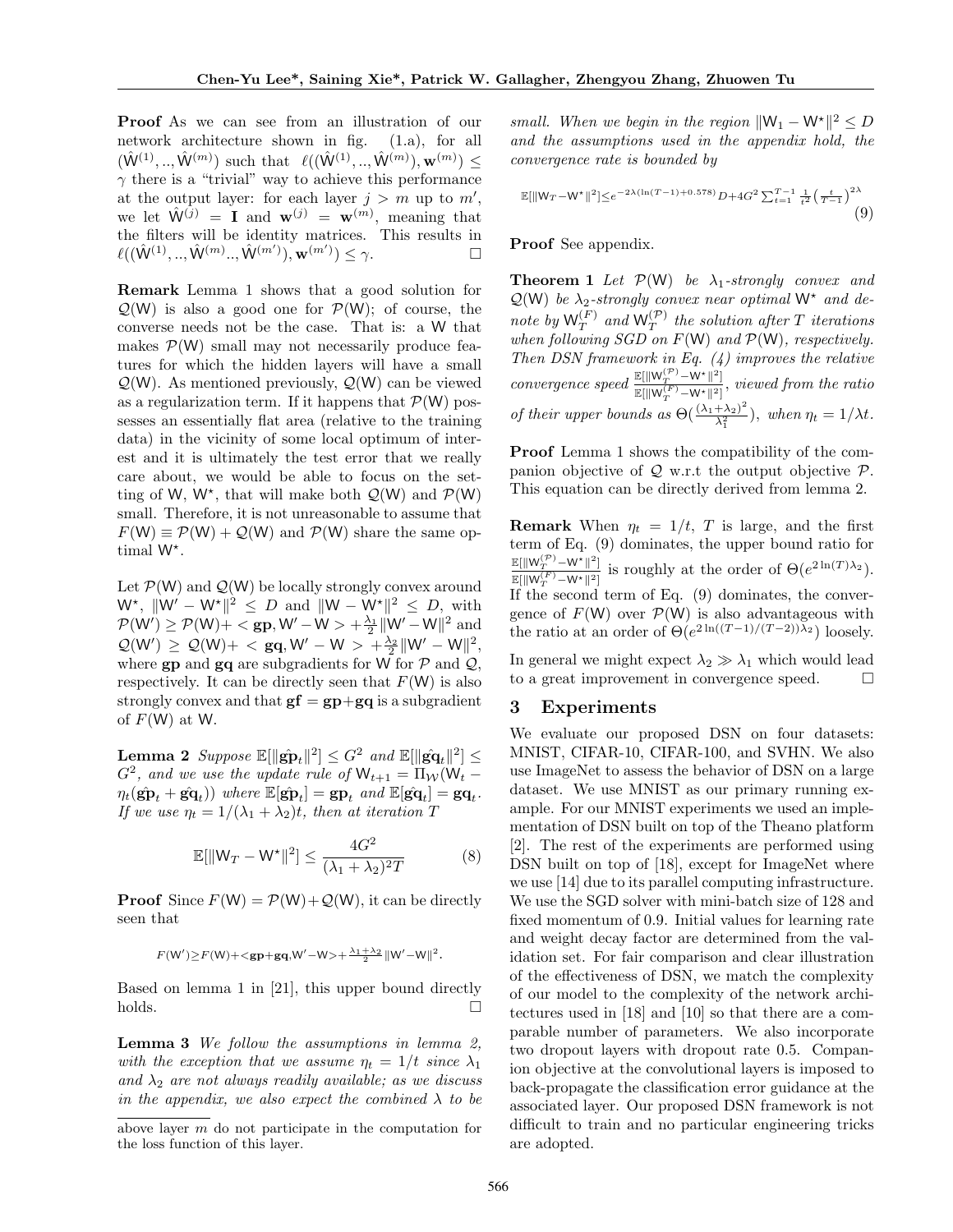

Figure 2: Classification error on MNIST test. (a) shows test error of competing methods; (b) shows test error versus training sample size. (c) train and test error comparison.

DSN can be equipped with different types of classifier objective functions; we consider L2SVM and softmax and show DSN-L2SVM and DSN-Softmax yield gains over corresponding CNN-L2SVM and CNN-Softmax approaches (see Figure (2.a)). The performance gain is more evident in the small training data regime (see Figure (2.b)); this might partially ease the burden of requiring large training data for DL. Overall, we observe state-of-the-art classification error on all four datasets. All results are achieved without using averaging [22], which could lead to further improvement in classification accuracy. Figure (4) gives an illustration of some learned features. The ImageNet classification result is also very encouraging (recent winning systems [28, 25] used many specific engineering steps and a cluster for training). Again, our DSN method can be combined with many existing CNN-type methods. Overall, as stated before: for small training data and relatively shallow networks, DSN functions as a strong "regularization"; for large training data and very deep networks, DSN makes the training process convenient, which might be otherwise problematic in standard CNN.

## **MNIST**

The MNIST dataset consists of 28 *×* 28 images from 10 different classes (0 to 9) with 60,000 training and 10,000 test samples. We use a fairly standard network containing 2 convolutional layers followed by a fully-connected layer. Both convolutional layers use 5 *×* 5 filter size with 32 and 64 channels, respectively. Relu hidden units and  $2 \times 2$  max pooling with stride 2 are used after each convolutional layer. The fullyconnected layer has 500 hidden nodes that uses Relu activation with dropout rate 0*.*5.

Figure (2.a) and (b) show results from four methods, namely: (1) conventional CNN with softmax loss (CNN-Softmax), (2) the proposed DSN with softmax loss (DSN-Softmax), (3) CNN with L2SVM objec-

tive (CNN-L2SVM) , and (4) the proposed DSN with L2SVM objective (DSN-L2SVM). DSN-Softmax and DSN-L2SVM outperform their respective competing CNN algorithms (DSN-L2SVM shows classification error of 0*.*39% under a single model without data whitening and augmentation). Figure (2.b) shows the classification error of the competing methods when trained with varying sizes of training samples (26% gain of DSN-L2SVM over CNN-Softmax at 500 samples. Figure (2.c) shows a comparison of generalization error between CNN and DSN.

We also plot averaged absolute values of gradient matrices during training on MNIST for both CNN and DSN, shown in Figure (3). DSN backpropagates stronger feedback than CNN for both weights and biases, thanks to deep supervision. Table 1 compares performance. To investigate the difference between DSN and layer-wise pre-training (shown as CNN with pre-training in Table 1), we train a CNN model using greedy layer-wise pre-training as in [1]. Under the same network architecture, layer-wise pre-training performs better than CNN without pre-training but worse than DSN.

Table 1: MNIST classification result (without using data augmentation and model averaging).

| Method                        | $Error(\%)$ |
|-------------------------------|-------------|
| CNN <sub>[13]</sub>           | 0.53        |
| Stochastic Pooling [32]       | 0.47        |
| Network in Network [18]       | 0.47        |
| Maxout Networks [10]          | 0.45        |
| CNN (layer-wise pre-training) | 0.43        |
| DSN (ours)                    | 0.39        |

#### **CIFAR-10 and CIFAR-100**

The CIFAR-10 dataset consists of 32*×*32 color images. A collection of 60,000 images is split into 50,000 train-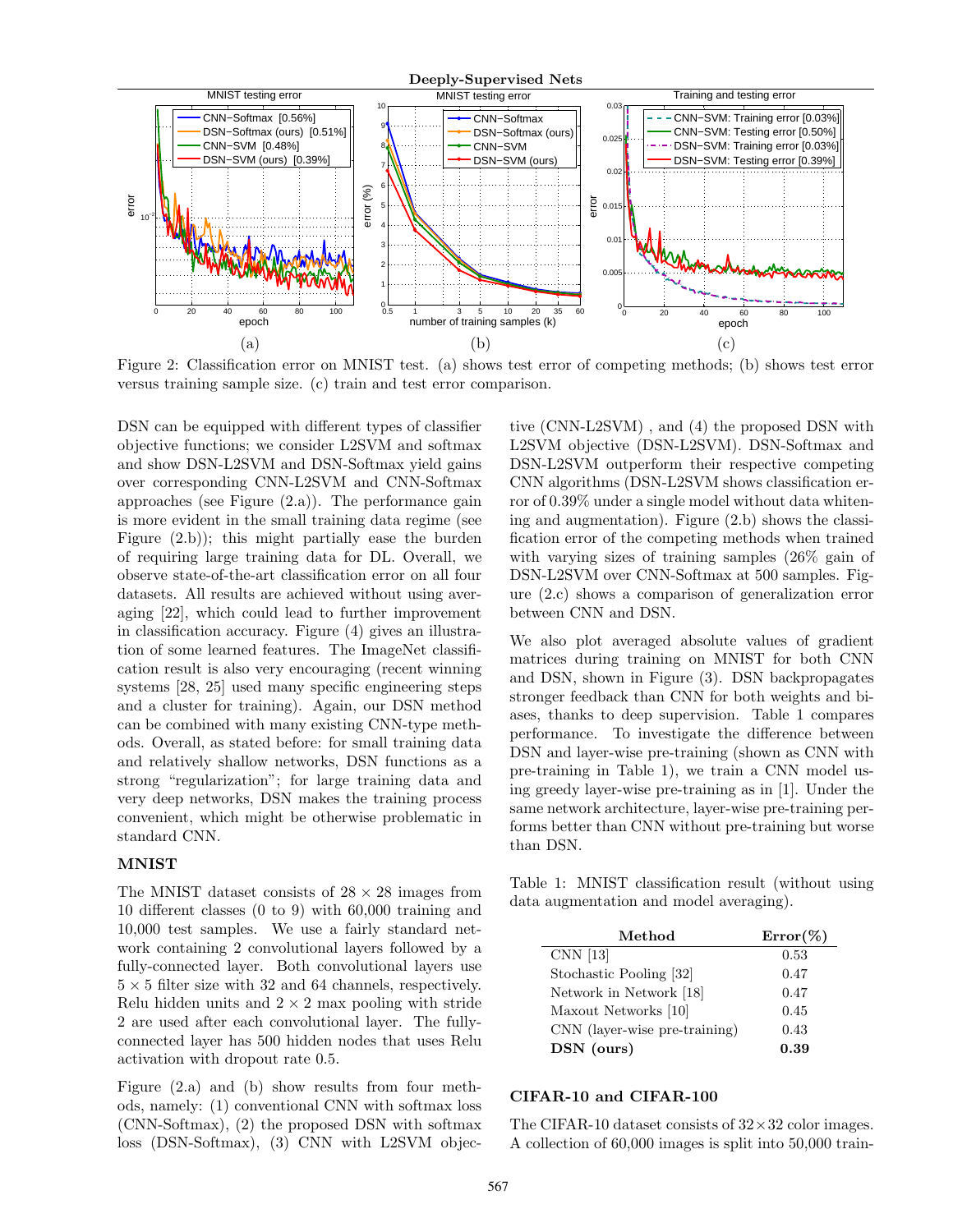

Figure 3: Average absolute value of gradient matrices during the training on MNIST for (a) weights; (b) biases.

ing and 10,000 testing images. The dataset is preprocessed by global contrast normalization. To compare our results to previous state-of-the-art, for this dataset we also augmented the dataset by zero-padding 4 pixels on each side; we also perform corner cropping and random flipping on the fly during training. For a fair comparison, we adopt a network architecture similar to [18] that contains 3 convolutional layers with 192 filter channels. We also use the mlpconv layer after each convolutional layer and a global averaged pooling scheme with kernel size 8 for the output prediction. Relu neuron with 0.5 dropout rate and  $3 \times 3$ max pooling with stride 2 are used after the first two convolutional layers.

No model averaging is done at test phase. Table (2) shows our results. Our DSN model achieves an error rate of 9*.*69% without data augmentation and of 7*.*97% with data augmentation (the best result to our knowledge). Note that DSN still outperforms greedy layerwise pre-training (shown as CNN with pre-training in Table 2) under the same network architecture.



(a) by DSN (b) by CNN Figure 4: Visualization of the feature maps learned in the convolutional layer.

DSN also provides added robustness to hyperparameter choice, in that the early layers are guided with direct classification loss, leading to a faster convergence rate and reduced dependence on heavy hyperparameter tuning. We also compared the gradients in DSN

with those in CNN, observing 4*.*55 times greater gradient variance of DSN over CNN in the first convolutional layer. This is consistent with an observation in [10] and with the assumptions and motivations we make in this work. To see what features have been learned in DSN vs. CNN, we select one example image from each of the ten categories of CIFAR-10, run one forward pass, and show the feature maps learned from the bottom convolutional layer in Figure (4). Only the top 30% of activations are shown in each of the feature maps. Feature maps learned by DSN appear to be more intuitive than those learned by CNN.

Table 2: CIFAR-10 classification error.

| Method                        | $Error\%$ |
|-------------------------------|-----------|
| No Data Augmentation          |           |
| Stochastic Pooling [32]       | 15.13     |
| Maxout Networks [10]          | 11.68     |
| Network in Network [18]       | 10.41     |
| NIN (layer-wise pre-training) | 9.92      |
| DSN (ours)                    | 9.69      |
| With Data Augmentation        |           |
| Maxout Networks [10]          | 9.38      |
| Dropconnect [17]              | 9.32      |
| Network in Network [18]       | 8.81      |
| DSN (ours)                    | 7.97      |

CIFAR-100 is similar to CIFAR-10, but with 100 classes rather than 10. The number of images for each class is then 500 instead of 5*,* 000 as in CIFAR-10, which makes the classification task more challenging. We use the same network settings as in CIFAR-10. The consistent performance boost (shown on both CIFAR-10 and CIFAR-100) again demonstrates the advantage of the DSN method.

Table 3: CIFAR-100 classification error.

| Method                  | $Error(\%)$ |
|-------------------------|-------------|
| Stochastic Pooling [32] | 42.51       |
| Maxout Networks [10]    | 38.57       |
| Tree based Priors [27]  | 36.85       |
| Network in Network [18] | 35.68       |
| DSN (ours)              | 34.57       |

#### **Street View House Numbers**

The Street View House Numbers (SVHN) dataset consists of  $32 \times 32$  color images: 73, 257 digits for training, 26*,* 032 digits for testing, and 531*,* 131 extra training samples. We prepared the data in keeping with previous work, namely: we select 400 samples per class from the training set and 200 samples per class from the extra set. The remaining 598,388 images are used for training. We followed [10] to preprocess the dataset by Local Contrast Normalization (LCN). We do not do data augmentation in training and use only a single model in testing. Table 4 shows recent comparable results. Note that Dropconnect [17] uses data augmentation and multiple model voting.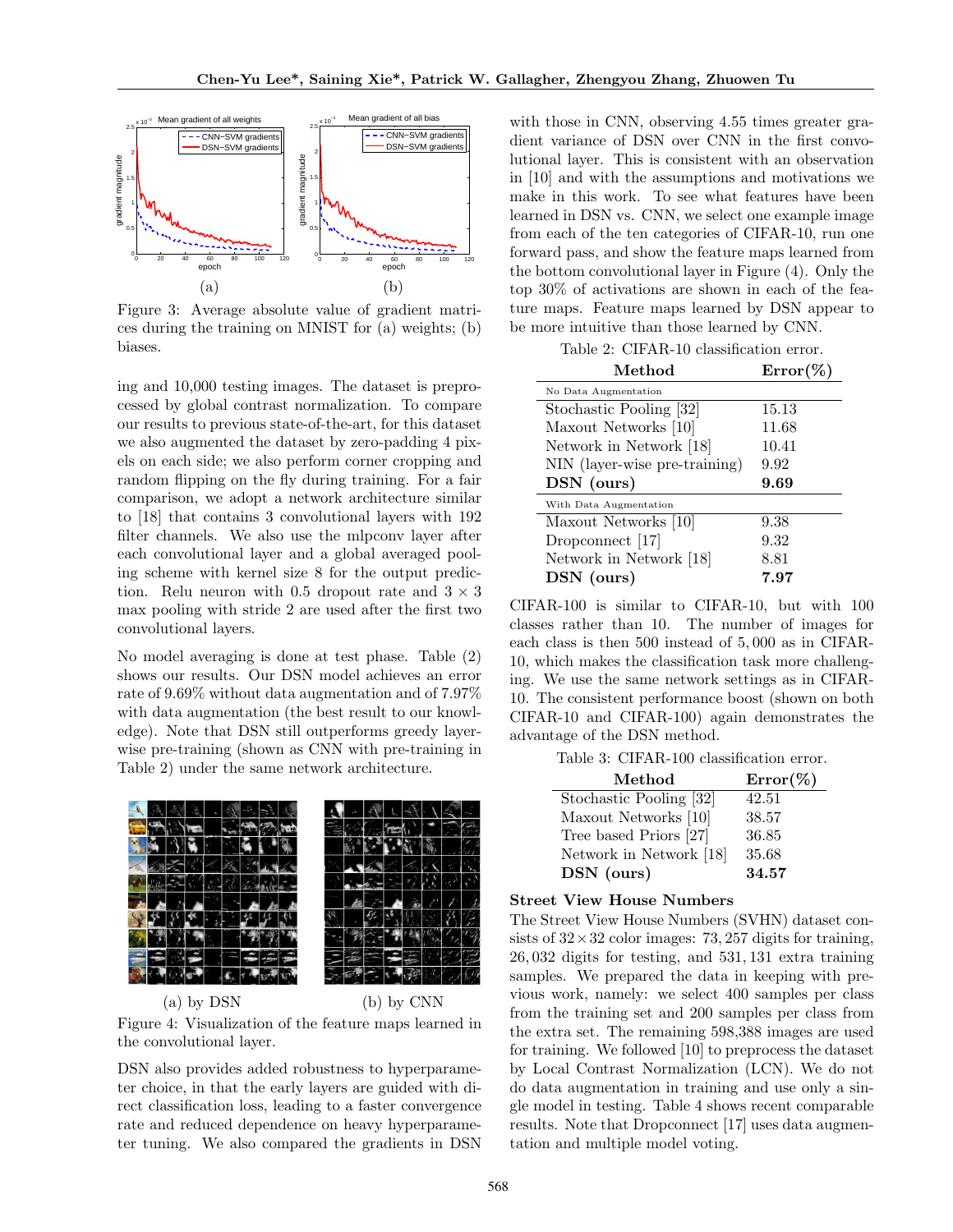| Method                  | $Error(\%)$ |
|-------------------------|-------------|
| Stochastic Pooling [32] | 2.80        |
| Maxout Networks [10]    | 2.47        |
| Network in Network [18] | 2.35        |
| Dropconnect [17]        | 1.94        |
| DSN (ours)              | $1.92\,$    |

Table 4: SVHN classification error.

#### **3.1 ImageNet Challenge**

To further illustrate the effectiveness of DSN on large training datasets and with deeper networks, we test both CNN and DSN (8-layer and 11-layer networks) on the ImageNet 2012 dataset, which consists of 1*.*2 million training images, 50*,* 000 validation, and 100*,* 000 testing. We emphasize that our intention here is not to directly compete with the best performing result in the challenge (since the winning methods [28] require many additional aspects), but to provide an illustrative comparison of the relative benefits of DSN versus CNN on this data set. That said, it is worth noting that the supervision applied to two hidden layers in [28] is a suggestive indication of additional support for our method. The 8-layer network's configuration is based on the AlexNet [14] with 5 convolutional layers and 3 fully-connected layers, while the 11-layer network's infrastructure contains 8 convolutional layers and 3 fully-connected layers. To decouple the effect of parameter tuning, we use the same network and parameter setup as in [14] for both CNN and DSN. We simply add three more convolutional layers for the 11 layer networks. We start with learning rate 0*.*01 and lower by a factor of 10 when validation error stops decreasing. This procedure is repeated until learning rate reaches 10*−*<sup>5</sup> . All results are tested under a single net without multi-scale training/testing in order to reduce the effect of model/prediction averaging. Table 5 shows a direct comparison between CNN and DSN.

When the depth of the network increases to 11 layers, standard backpropagation for training CNN faces a big challenge. We observe that the average absolute gradient of the weight matrix of conv1 layer to be at magnitude of 10*−*<sup>10</sup>, even during the first few epochs of the training process, making the networks significantly difficult to converge. Therefore, we have to adopt a pre-training strategy suggested in [25]: we first pre-train an 8-layer network and then restart the training process with another three convolutional layers for the 11-layer CNN configuration. In contrast, our DSN of 11 layers behaves regularly during training and the objective function moves down directly starting at the first few epochs without pre-training; CNN converges for 95 epochs with pre-training while DSN converges for 58 epochs. Table 5 shows the performance advantage of DSN over CNN, in addition to a significant gain in training convenience and saved

manual adjustments.

Table 5: ImageNet 2012 classification error.

|                     | top-1 val.  | top-5 val.  |
|---------------------|-------------|-------------|
| Method              | $error(\%)$ | $error(\%)$ |
| $CNN 8-layer [14]$  | 40.7        | 18.2        |
| DSN 8-layer (ours)  | 39.6        | 17.8        |
| CNN 11-layer        | 34.5        | 13.9        |
| DSN 11-layer (ours) | 33.7        | 13.1        |

## **Acknowledgments**

This work is supported by NSF awards IIS-1216528 (IIS-1360566) and IIS-0844566(IIS-1360568). We thank Min Lin, Naiyan Wang, Baoyuan Wang, Jingdong Wang, Liwei Wang, Ying Nian Wu, and David Wipf for helpful discussions. We gratefully acknowledge the support of NVIDIA Corporation with their donation of the GPUs used for this research.

#### **Appendix**

**Proof** for Lemma 3. Letting  $\lambda = \lambda_1 + \lambda_2$ , we have

$$
F(\mathsf{W}^*) - F(\mathsf{W}_t) \ge \langle \mathbf{g} \mathbf{f}_t, \mathsf{W}^* - \mathsf{W}_t \rangle + \frac{\lambda}{2} ||\mathsf{W}^* - \mathsf{W}_t||^2,
$$
  
and 
$$
F(\mathsf{W}_t) - F(\mathsf{W}^*) \ge \frac{\lambda}{2} ||\mathsf{W}_t - \mathsf{W}^*||^2.
$$

Thus,

$$
<{\mathbf{gf}}_t, {\mathsf{W}}_t - {\mathsf{W}}^\star >\; \geq \lambda \| {\mathsf{W}}_t - {\mathsf{W}}^\star \|^2
$$

Therefore, with  $\eta_t = 1/t$ ,

$$
\mathbb{E}[\|W_{t+1} - W^*\|^2] = \mathbb{E}[\|\Pi_{\mathcal{W}}(W_t - \eta_t \hat{\mathbf{g}} \mathbf{f}_t) - W^*\|^2]
$$
\n
$$
\leq \mathbb{E}[\|W_t - \eta_t \hat{\mathbf{g}} \mathbf{f}_t - W^*\|^2]
$$
\n
$$
= \mathbb{E}[\|W_{t-} - W^*\|^2] - 2\eta_t \mathbb{E}[\langle \mathbf{g} \mathbf{f}_t, W_t - W^* \rangle] + \eta_t^2 \mathbb{E}[\|\hat{\mathbf{g}} \mathbf{f}_t\|^2]
$$
\n
$$
\leq (1 - 2\lambda/t) \mathbb{E}[\|W_t - W^*\|^2] + 4G^2/t^2 \qquad (10)
$$

*.*

Since our focus is on the setting of "nearly flat" objective behavior, we expect  $2\lambda/t$  to be small; in such a  $\csc(1 - 2\lambda)t \approx e^{-2\lambda/t}$ .

$$
\mathbb{E}[\|\mathbf{W}_T - \mathbf{W}^{\star}\|^2]
$$
\n
$$
\leq e^{-2\lambda(\frac{1}{1} + \frac{1}{2} + \cdots \frac{1}{T-1})} D + \sum_{t=1}^{T-1} \frac{4G^2}{t^2} e^{-2\lambda(\frac{1}{t} + \frac{1}{t+1} + \cdots \frac{1}{T-1})}
$$
\n
$$
= e^{-2\lambda(\ln(T-1) + 0.578)} D + 4G^2 \sum_{t=1}^{T-1} \frac{1}{t^2} e^{-2\lambda \ln(T-1) + 2\lambda \ln(t)}
$$
\n
$$
\leq e^{-2\lambda(\ln(T-1) + 0.578)} D + 4G^2 \sum_{t=1}^{T-1} \frac{1}{t^2} \left(\frac{t}{T-1}\right)^{2\lambda} \quad \Box
$$

Further, we can approximate

$$
\mathbb{E}[\|W_{t+1} - W^*\|^2] < e^{-2\lambda(\ln(T-1) + 0.578)} D + e^{-2\lambda(\ln((T-1)/(T-2)))} 4G^2 \zeta(2),
$$
\nwhere  $\zeta(2)$  is the Riemann zeta function.

\n
$$
(11)
$$